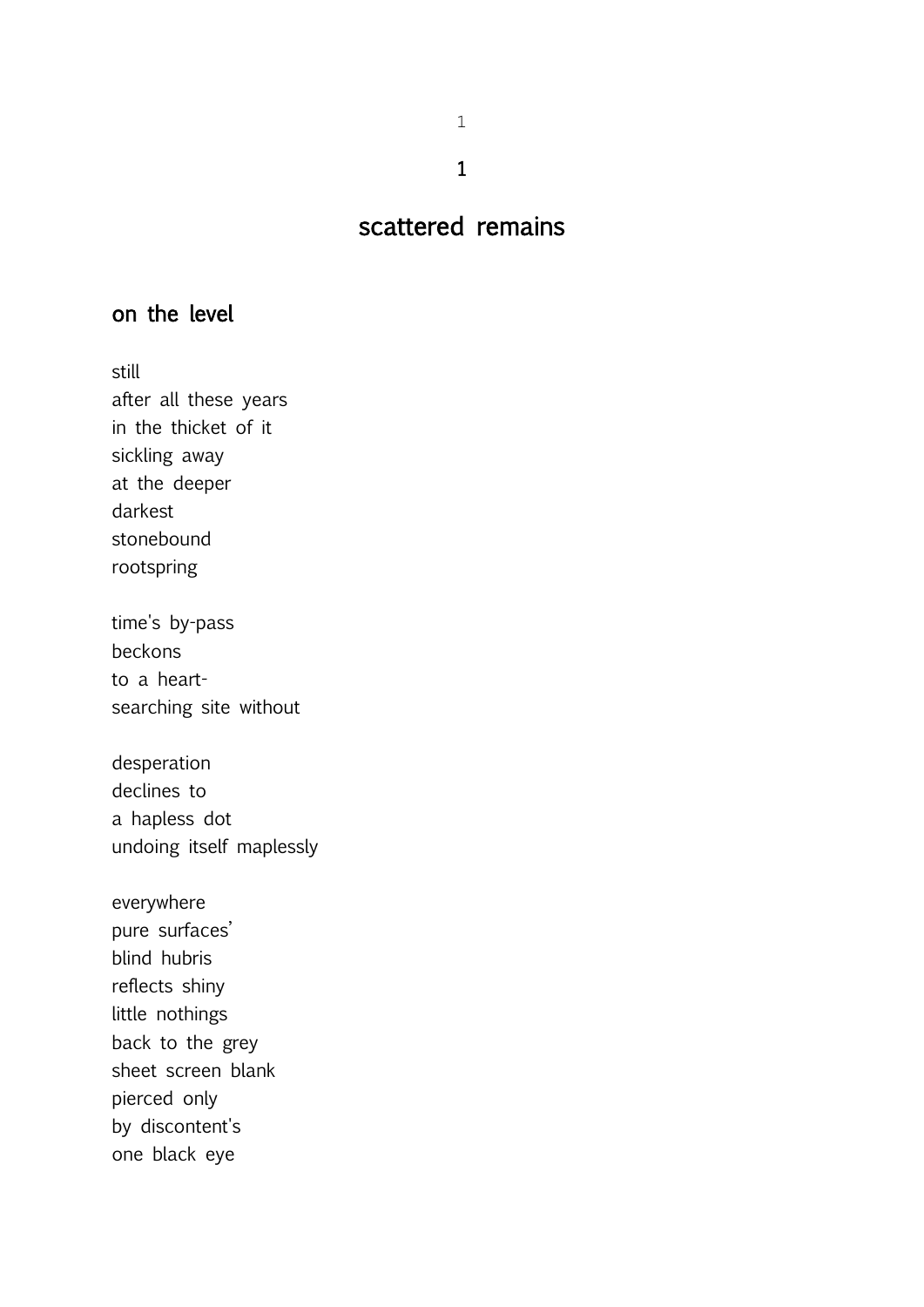down there edging across tattered plains a phalanx of detectives witnessing naught save its shield's back lurches on to empty city

\*\*\*\*\*

# soughingly

in breathing's course time sighs without a thought for the breather breathed into doubtful canyons

training its eye on the nearest it passes speedless

\*\*\*\*\*

#### it's all go

if you get your theorems right you'll find it's all in place don't make silken purses out of cows' lips buy no meals become as expectationless as a kitten

hard by the perimeter fence slipshod night riders drifted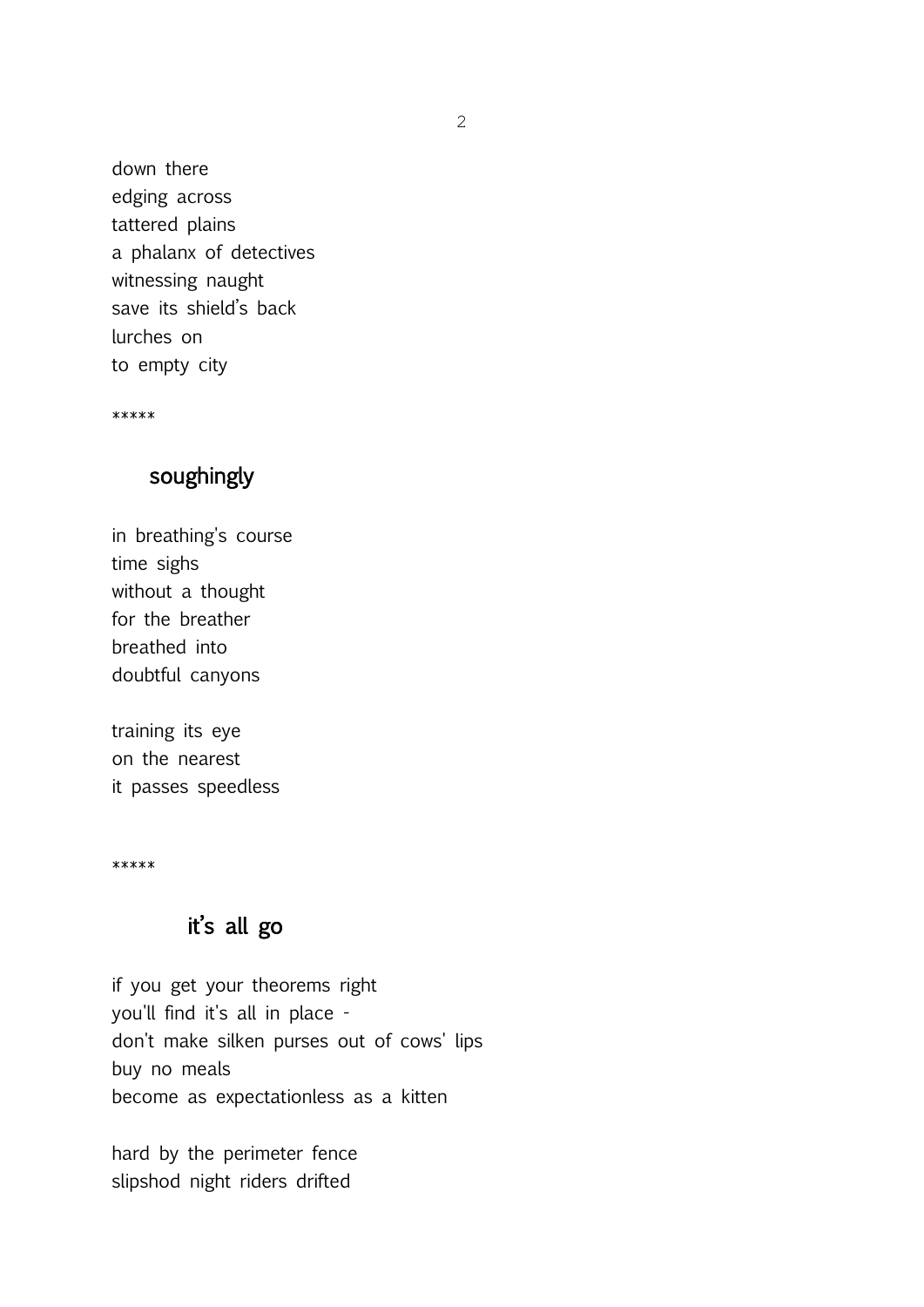along the towpath unscrewing lock gates by the dozen waters puttered into the sand

one Friday just when you thought that's it the story's over now out-of-town piketurn boys skittered by belaying pins at the ready a loan lark failed to soar skywards

with shark's fin soup heading the menu islets of tremulous noise were promised for mean-time amusement and latecomers were accommodated in the cistern by the squash court wall

it was the show of the year by all accounts although few enough hammocks were hung out to dry twixt the dappling birches deck chair attendants could still be seen sweeping ha'pennies 'neath the azaleas a sight for sore eyes indeed

did you notice how she'd altered since yesterday the cut and thrust of her nose a root and branch solution obviously nothing like a bit of fakery for switching the course of evolution eh?

\*\*\*\*\*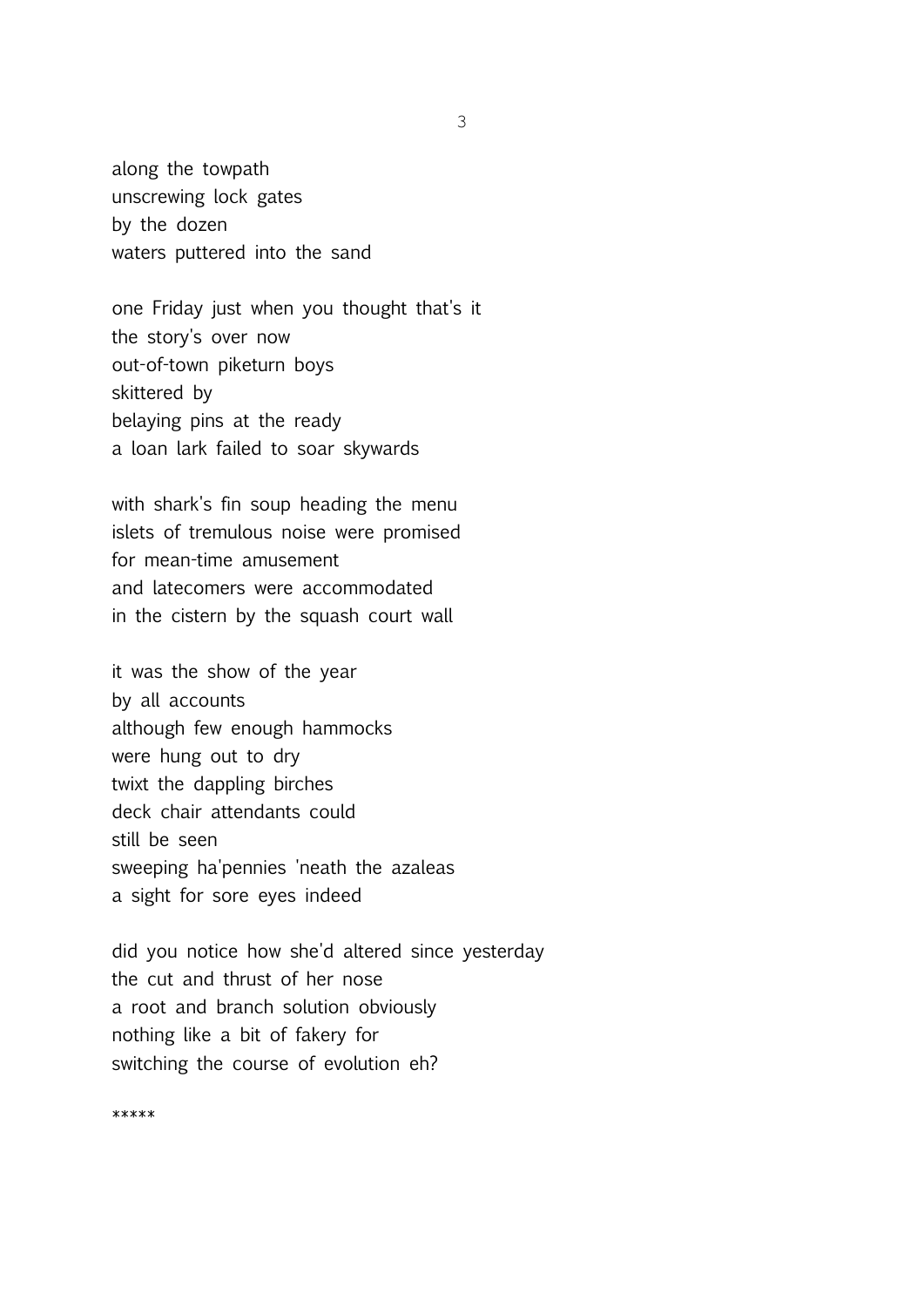#### giving it our best shot

Dad was on the panel long before he fell for Margeurite. Automatically they suspended him. In the final we were up against the pirates of desperation, I'd already asked him without much joy what life was like inside a string trio but this was of a different order. For a potted version of game-furnished conditions Colonel Evensong referred me to Laszlo Tightbinder's two volume treatise, a classic according to some, from game to chaos and back again, in theory.

I came away empty handed. Naturally. Mrs. Hatchback had swept up early that day and some words ended up in the bin. Most of the rest were tarnished by years of indecent exposure, a constant hazard at the Trust Me Library.

They said they were operating a sweeper system, but that was disingenuous as we found to our cost when the penny dropped late in the final quarter. We were already on a hiding to nothing.

\*\*\*\*\*

#### psycho-goofing

if you're troubled about things consult Ida Floodmarsh her good offices straighten even bent spoons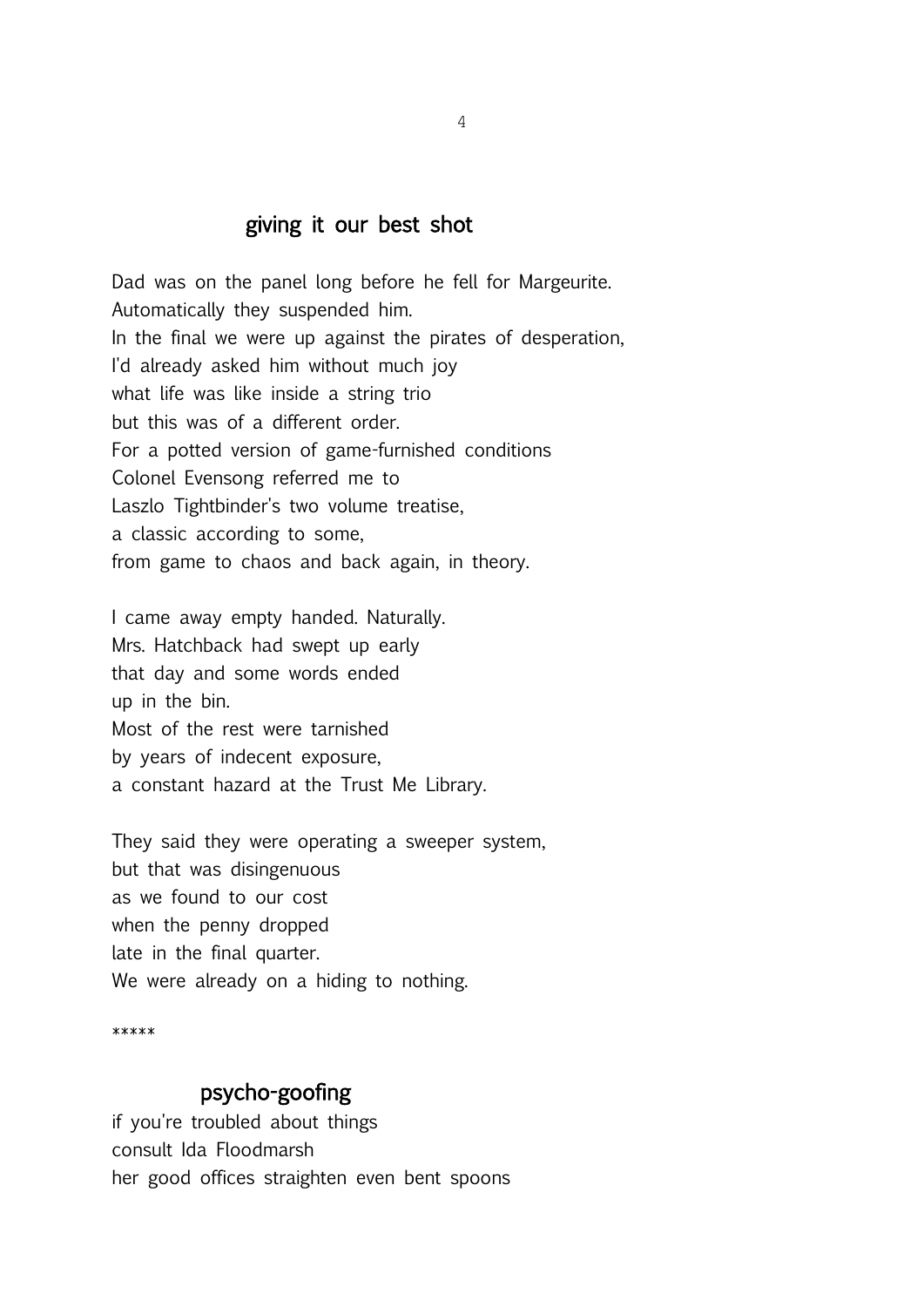in the gap between now and tomorrow she performs her own small miracles you'll find her couch obliges all weights and the smell of musk behind the arras distracts even the hardiest of swimmers against the tide miniature horse brasses hanging in the alcove carry you across vales of damp sedge this is the content of her context undermining all theory she's usually absent buried beneath the power of her silences taking on all comers at a distance with ease

by spilling a tarnished narrative or two you'll engage her inattention as it fashions your inner tension to see through you have to see in this is given only to ta-babies and the recently disturbed

\*\*\*\*\*

#### the point of it

don't give me that hawk talk all that doo dad mop mop from the skitter alley scene at the best of times unseasonable it's too late in the day gives me the jitters

from here on in let's be reasonable beside the point which we lost the night before last when we tried to return it to square one it flipped its lid if you recall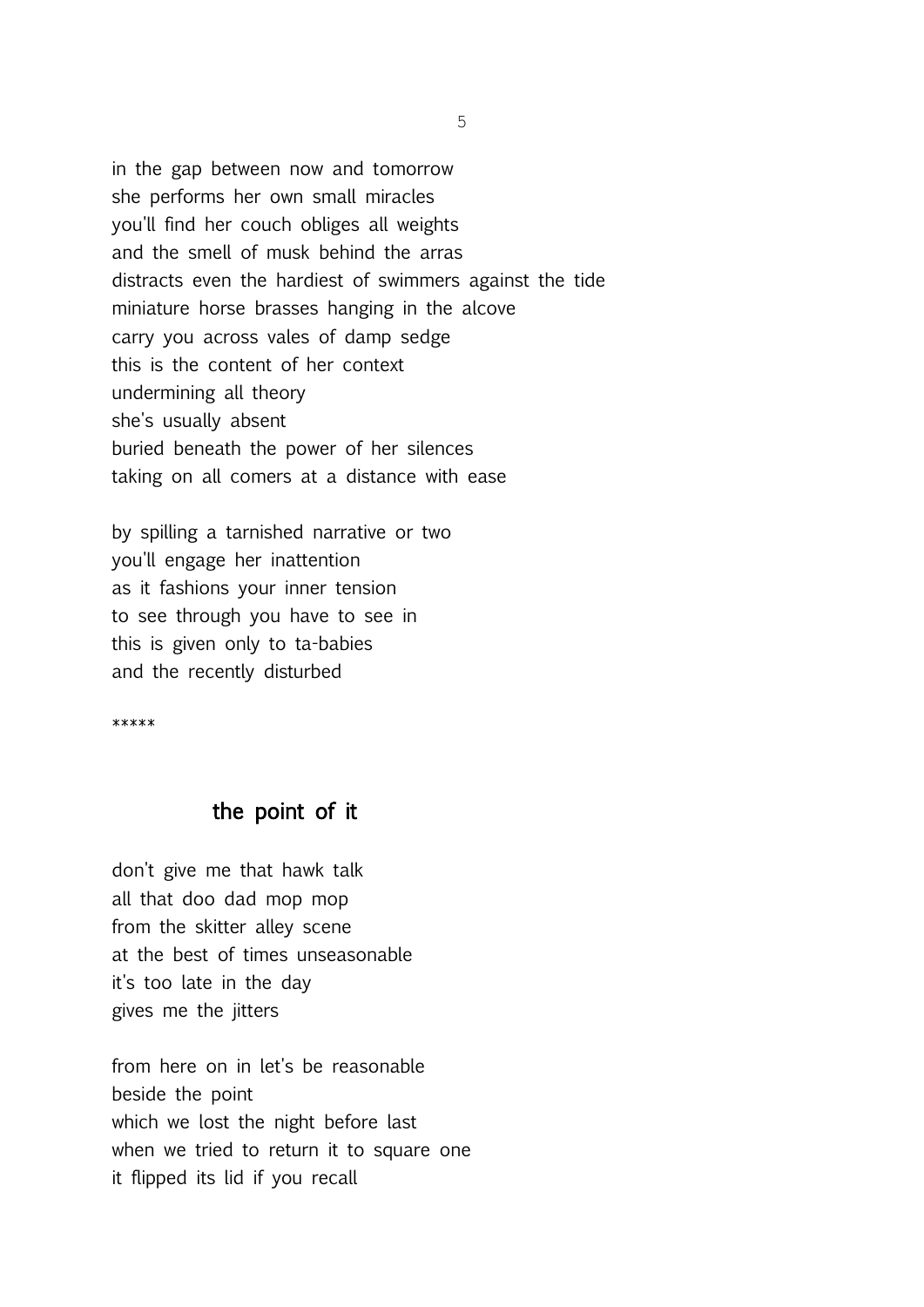became a speckled blotch without age rings

it's spreading still

\*\*\*\*\*

# if you wouldn't mind

dream us blue parchments whose white writing has faded distinctly scale us several depths whose scattered sides confuse down with up throw grids of spliced light across the paths of our latest tight rope walkers

these are only half solutions but they'll have to suffice till something weaker shows up best foot forward now

do not look back to the places where moss-flecked time-lumps lie congealed in blocks of unknowing plaster casts of a late god whose job was done before he'd even begun to think of reasons best to forget all that

turn left at Warm Wounds Drive skip past Uniform House and head for the pebbles if your luck's in the sentinels of Nostalgia Gate will wave you through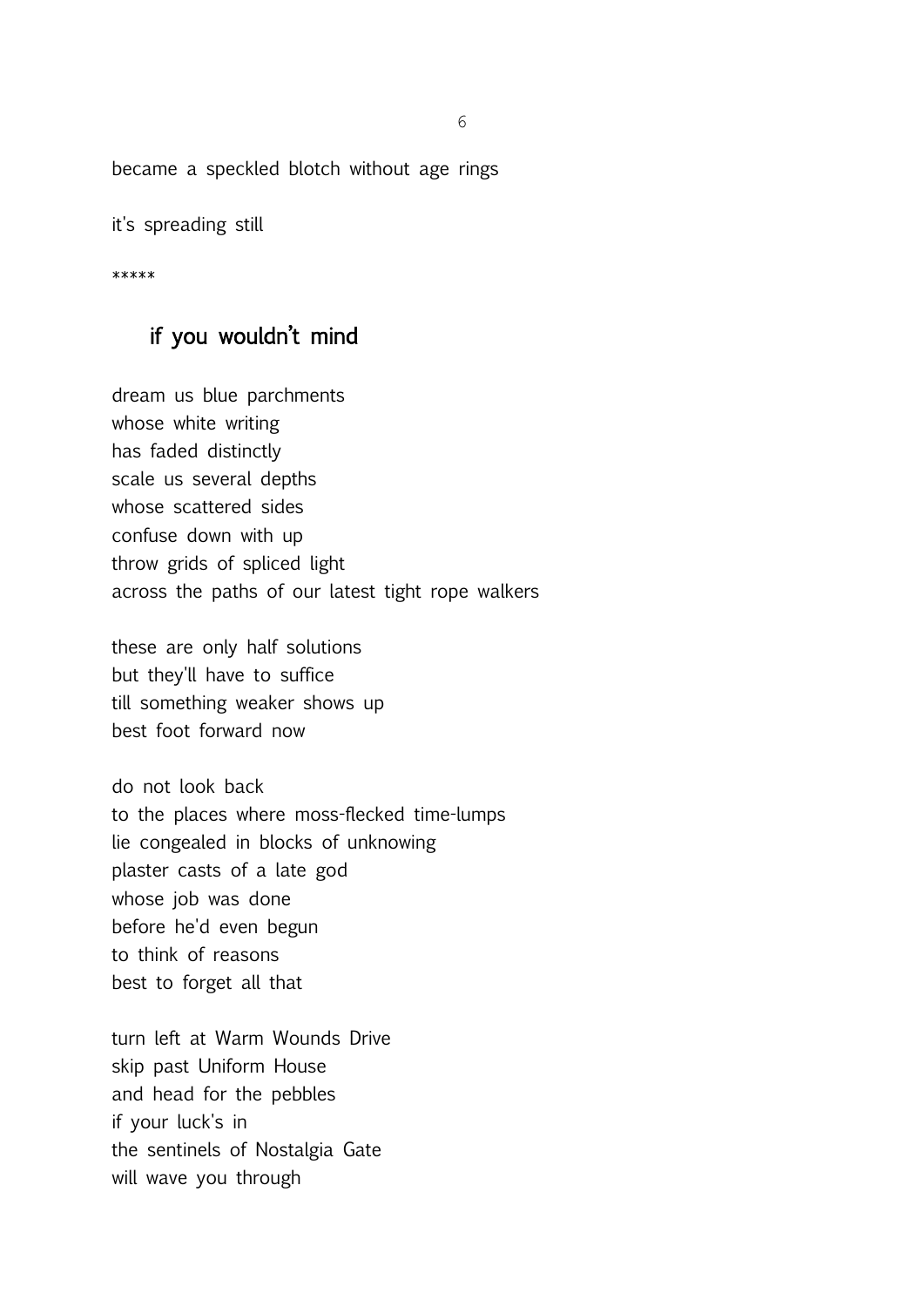avoid their glance at all costs it's infectious

\*\*\*\*\*

#### loose confections

old habits die soft and slow try putting them out to grass and they'll trot home dutifully at dusk leaving their shells behind them suction pads at the ready

when you press the switch nothing happens any more it's gone damp underneath and the wad decomposes steadily absorbed as it is by acerbic lunar juices

\*\*\*\*\*

#### long distance runner

after lunch take this white horse somewhere put it through its paces in the box provided wrap it carefully in lint send it first class post haste a place has been reserved in the no smoking bay courtesy of Wells Fargo the mail's not due till all the mulberries ripen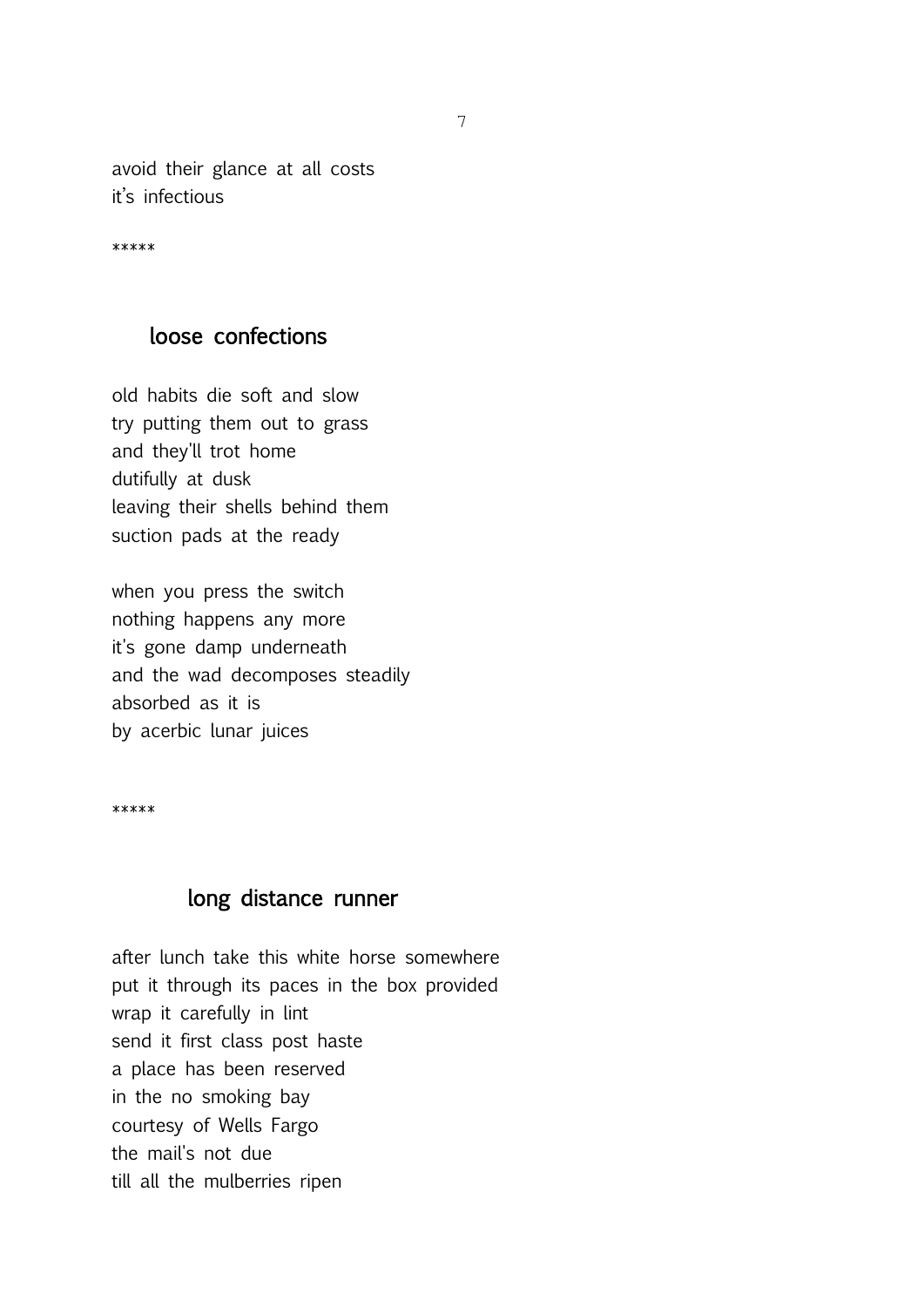sometime after St.Vixen's day. it will need a chaperone.

\*\*\*\*\*

#### seems simple enough

let's trade complexity for a laugh or two there'll be community singing at the Miramar Cav and Pag at the Rex Joey and his talking maggots play the pier and drinks are on the hutch I'll be in the stone orchard stealing fallen fruit and banking on innumeracy

\*\*\*\*\*

#### the end is almost in sight

save the dregs there's precious little else always excepting a toy Chrysler parked outside the Odeon the queen is suing her son for something he'll do tomorrow before first light imagine the shock when he divorces his second cousin already twice removed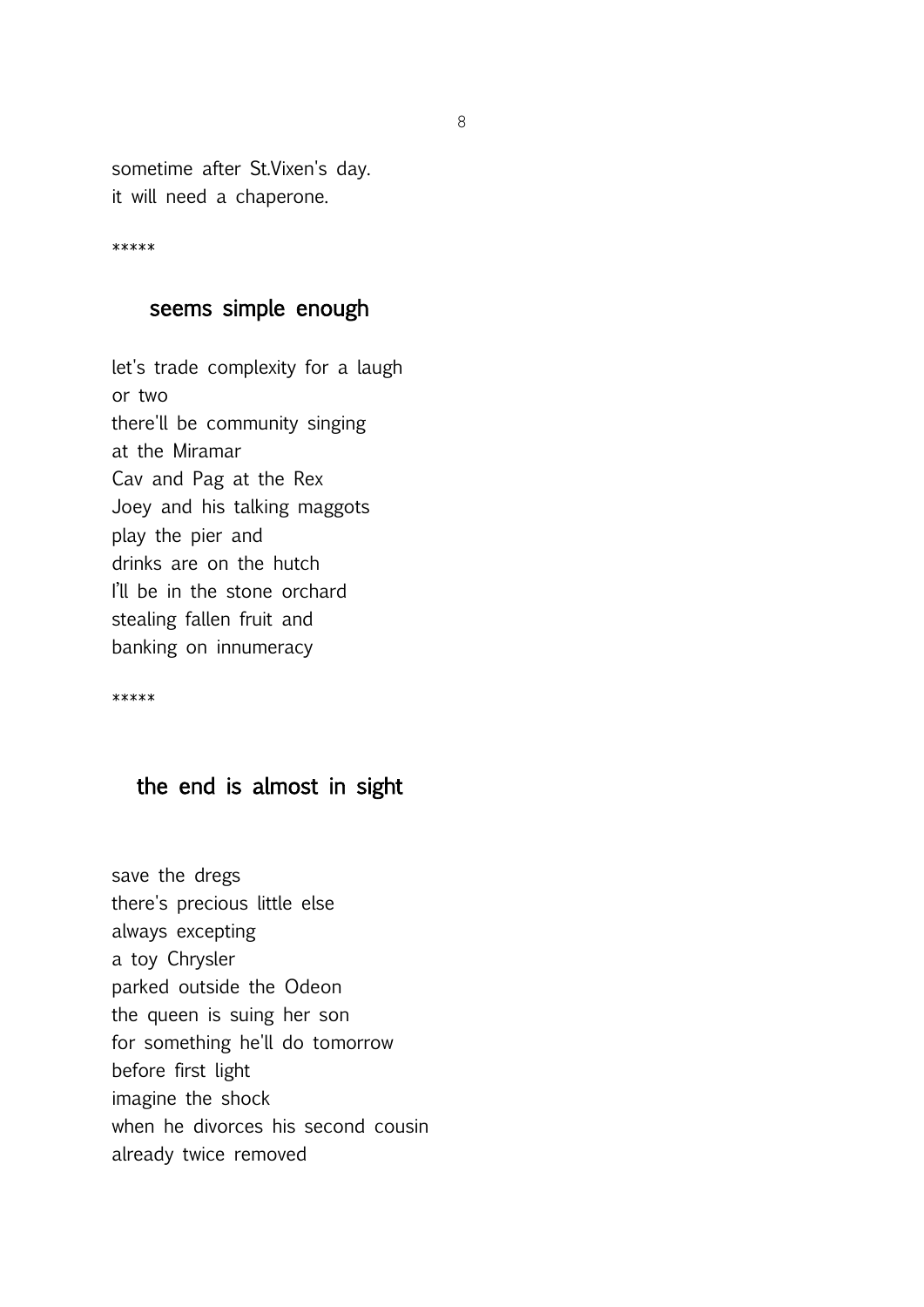I think I'll stay to the end though the last act sounds charming

\*\*\*\*\*

#### all too soon

between the lost phrases a dram or two of ripening anguish has been preserved for latecomers

as the storm fades unreality reappears laced with apple honey and lines the way with lost concerns

cherubs beam from high branches it's still only lunch time but already the gallery is closed collection sold to an unknown buyer

\*\*\*\*\*

#### the nearby far

knowledge sways dangerously close to the shore a child scrambles on the rocks searching for signs of life among the abandoned pools

leaning further over I can just make out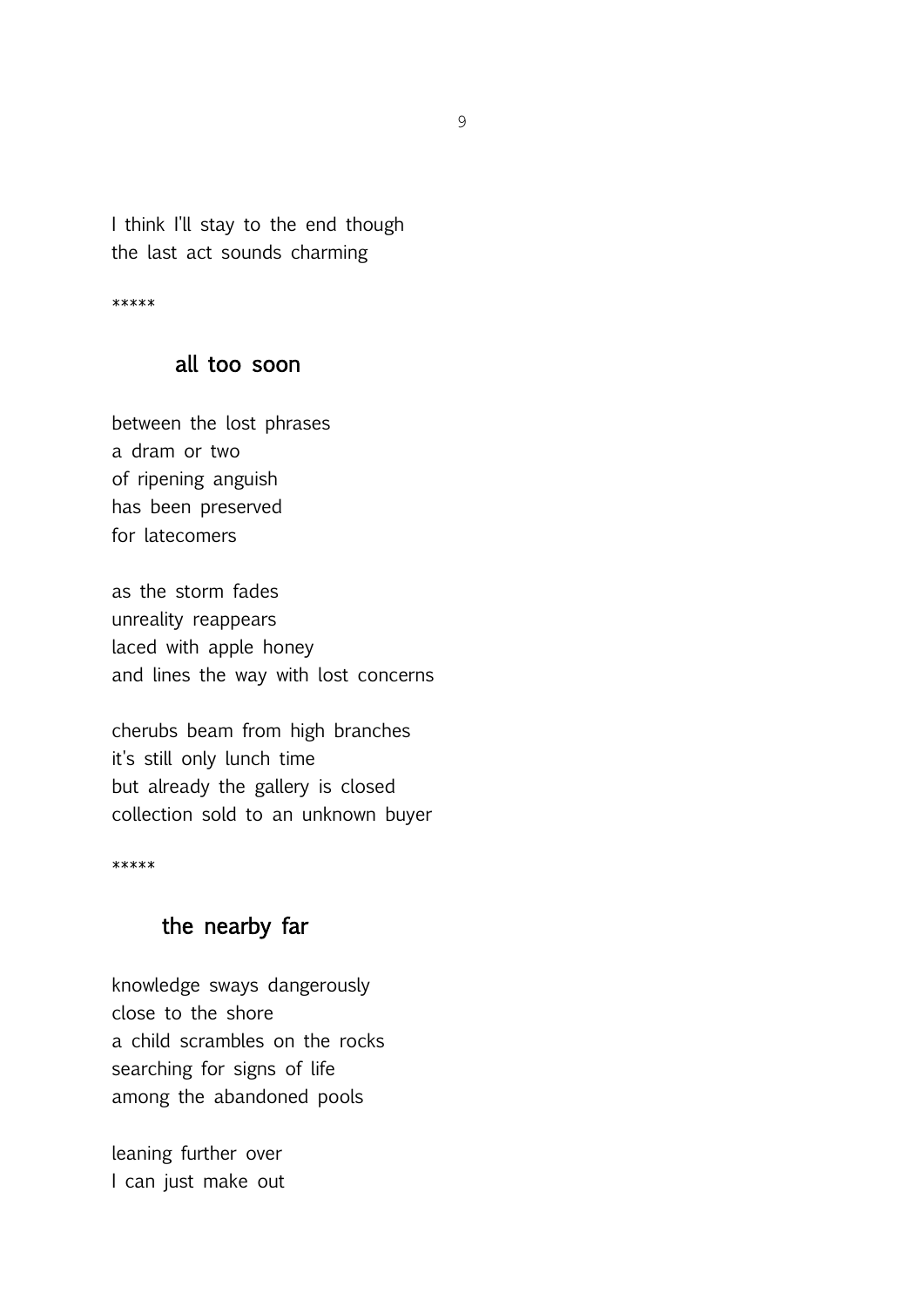the virtues of incontinence to the left of that boulder silhouetted against the purple tide

many miles below the surface scattered lights flash faintly dim reminders of illicit traces marking the unspeakable differences between now and then

the gates of a submerged stadium open its tiny crowd drifts off sucked by cross currents into the fissures of an ancient learning buried forever beneath sticks and dust

at the surface angels tread air knowing it's time to go without warning age creeps up glances at its watch and takes their breath away

\*\*\*\*\*

#### it's all in the agreement

Cutthrust, Upem and Atem a new breed of lawmen assiduously ply their trade as the sun sets behind Bodge City the law takes all night to work its way out defenders are bussed in every hour on the hour from out-county farms

dipping his forefinger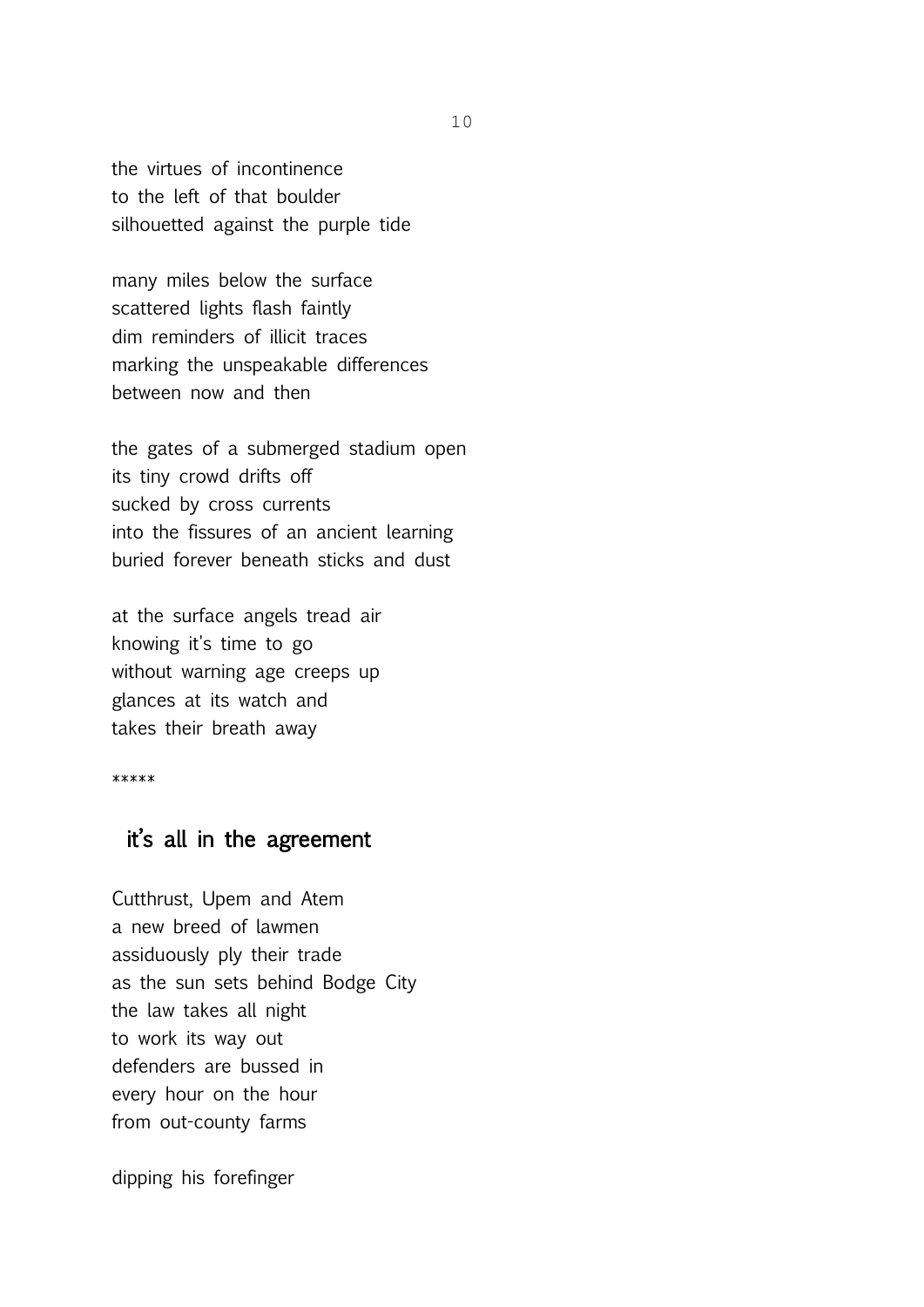into a pot of grey dust the court scribe marks their card leaving a space blank for the final verdict which is delivered precisely as the rules require just before dawn by a judge in brown chambers who is always right his sentences just so

or so it would appear from impartial press reports revealing everyone's guilt in spite of top notch defence there's no appeal now and the packed wagons avoiding all road blocks thread their way through to Inward Bound House where skilled professionals according to established practices carrying a government stamp have already prepared a seamless de-guilting programme of soul-realignment through solitary refinement

\*\*\*\*\*

#### open to offers

the difficulty was knowing which way to turn after looping the loop and the suspension of directions there were fallen leaves but no indications save some broken tent pegs by the bridge ordinary soles weren't up to the journey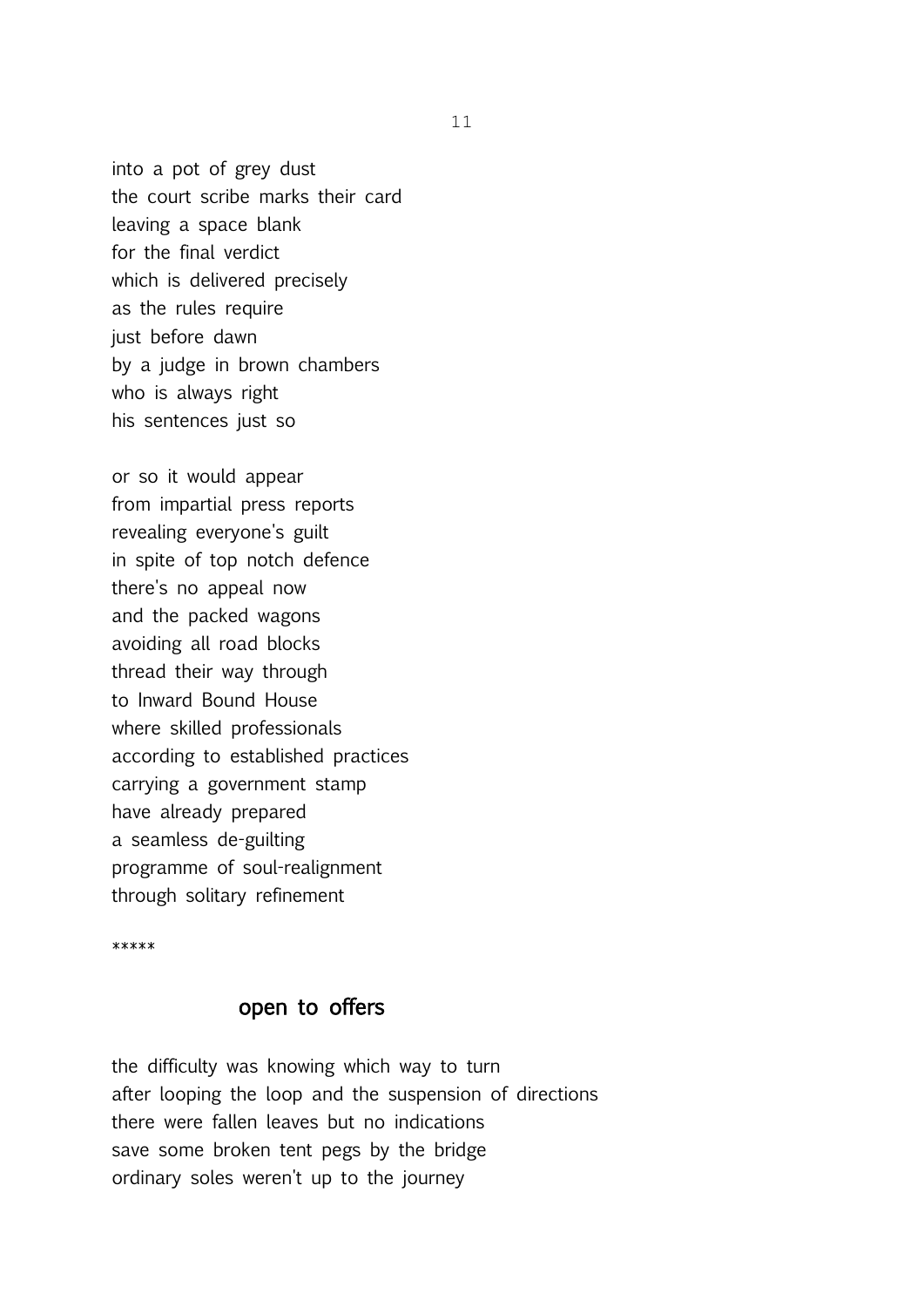forced marching being the order of the day they had encouraged us to bind our feet with swathes of supple stalks garnered from adjacent stooks standing just this side of the evening in fields grey with the anticipation of a still ripening tragedy

it was after the harvest but before they closed the heronry as a sop to the treasury boys schemes were afoot to salvage something from just above the tide mark where conditions were ripe for the coalescence of guano cobs and polythene shreds forming knuckle-hard yet infinitely ductile twists of proto-material ready for all-comers it was not known if the offer was ever taken up

\*\*\*\*\*

#### just about

the answers to larger questions are disappointingly small hostage as they are to the short change of words pressed into the violent service of things they know nothing about and Nothing is about

\*\*\*\*\*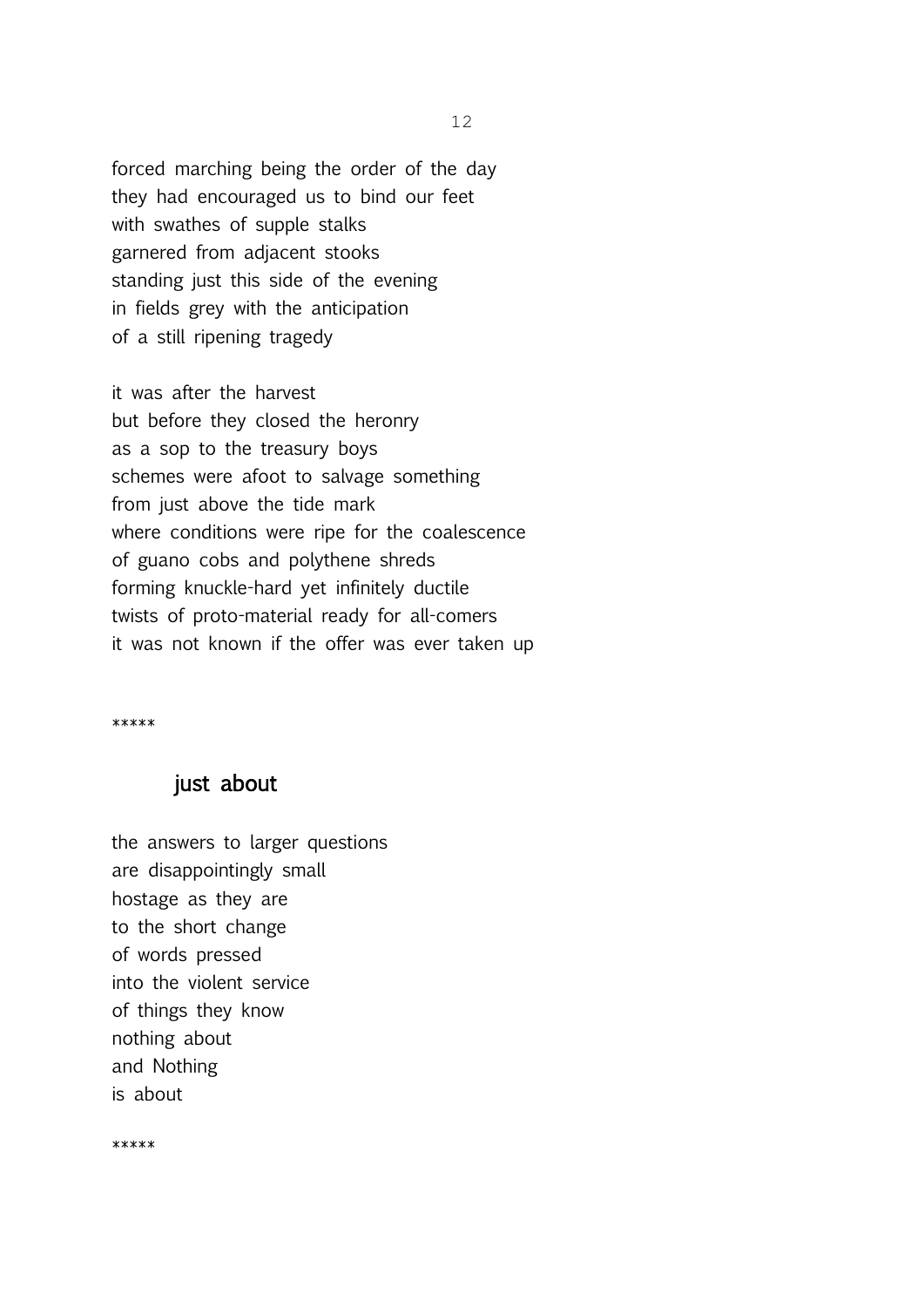#### easy now

whichever way you turn late essences self-split - multiply spill into each other cross fertilise with a flash looseness striking in its innocence blind to the consequences of its loving ferocity

\*\*\*\*\*

#### it's all go it seems

It came as no surprise to anybody that the laundry van was late; little balls of flock had been sucked into the carburettor and time's left hand had taken a wrong turning after the fork.

Once more between us we'd fudged the issue; when every day is an away-day you can't afford to let compromise be its own reward. All-out hatch-battening is called for.

Or else everyone gets shunted up the sidings on tut test-bed. Even here it's not too late to tarry with the tarnished virtues of absconsion, praised by our first teachers as an essential condition for the journey from carpenter to tzar.

'Let the branch line take you away from the city's draft',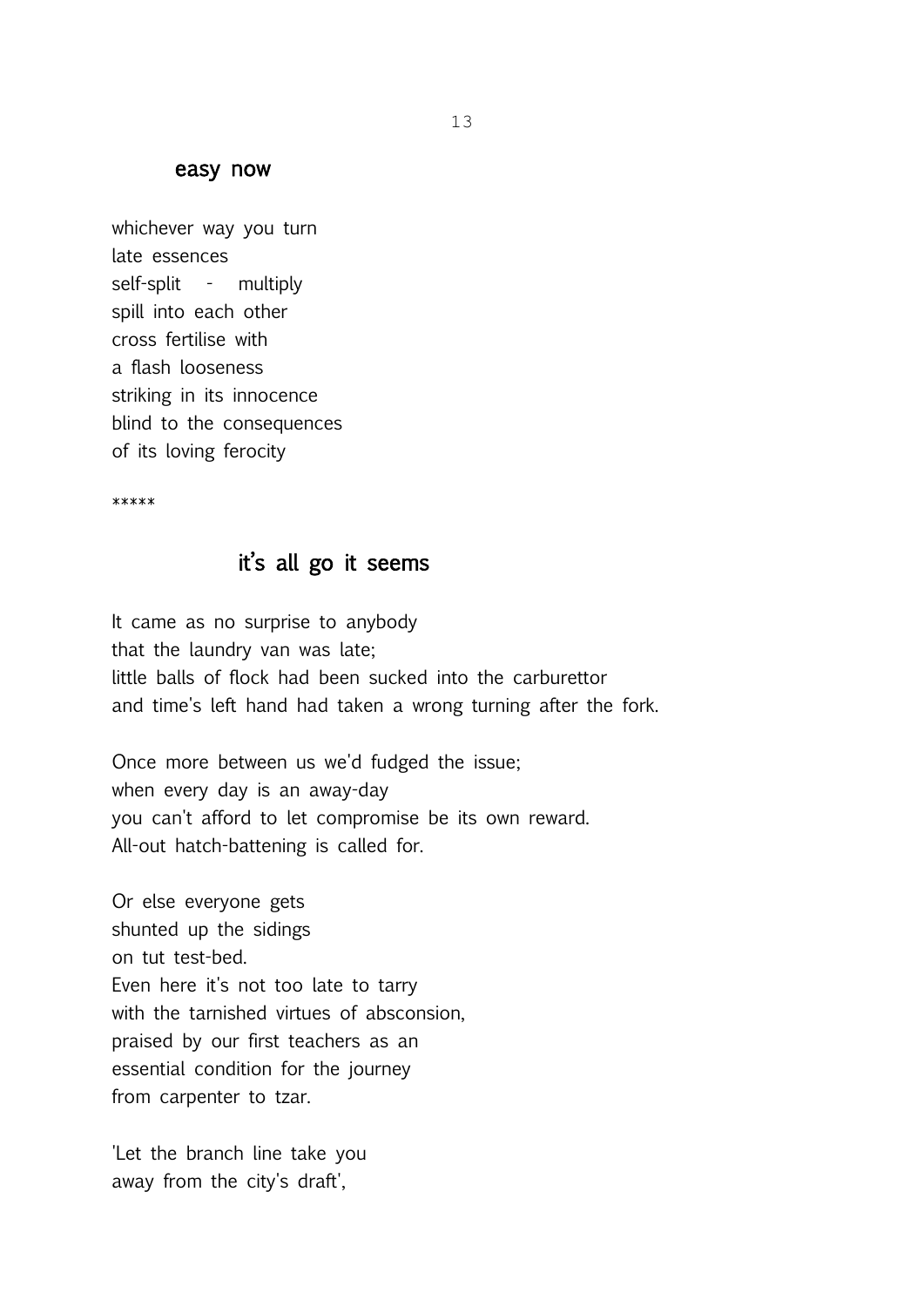they'd chorused over the clang of the interim machinery. 'After all it's not as if your nail parings have immediate commercial value and it's getting over warm for your pet rabbit'.

At the time we had agreed tho' now the strength of their logic has been diluted by the weight placed on becoming at one with things' surfacings, on sticking with our professional jury's verdict on the thingumajigs.

And the case for draft dodging diminishes following the draft's abolition. Drafted into draft's absence our attention is concentrated on the achievement of jerky sideways scutterings. It's not as if we've ever had much time for practice in the wheelhouse, so great has been our dedication to ensuring the continuity of supplies. And everything's still on schedule according to the current duty roster.

Our line manager has made sure we're fully engaged in a non-committal sort of way. Decisions were taken some time ago that no time was to be left over.

A mobile gym provides all the opportunities a.m., and aprés-midi, siesta time for some, we're to be found quietly flogging dead horses on the black glade's edge.

There must be other ways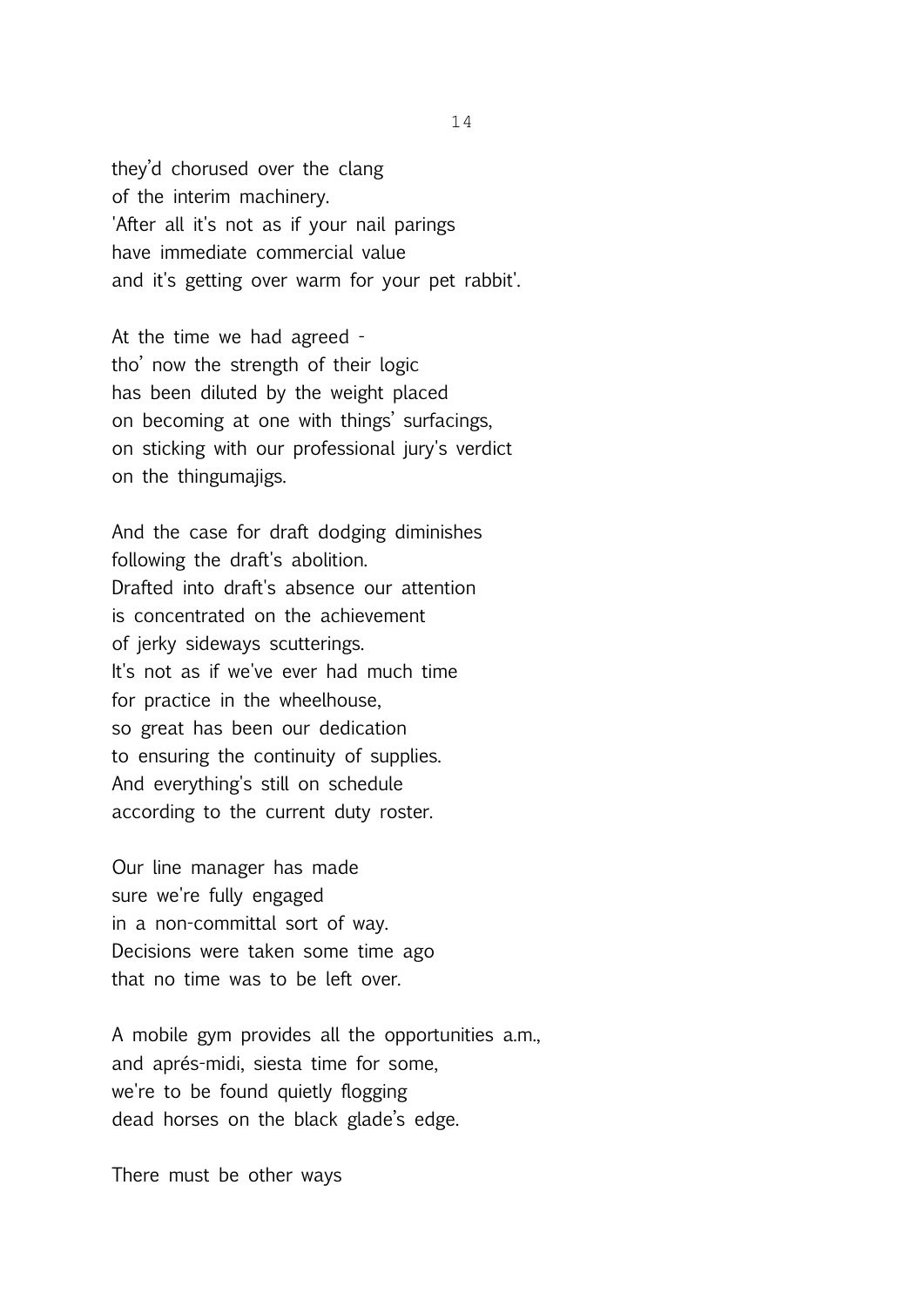but windmill tilting was dropped from the syllabus last year. And the governors go ape-shit if there's even the slightest suggestion.

Funny to think that the contestants at last year's mime festival came too late to save long-tarnished reputations. Pass the solvent, this one calls for deletion.

\*\*\*\*\*

#### weather eye

Whilst they wined and dined the chairman I slipped out for some air. It wasn't how it had been planned but how else is frivolity to become the order of the day?

The roller coaster is hard to stop since the new braking system was put on hold, and the man who polished the buffers retired last autumn.

If you join me for tea we can read the leaves together under the arbutus. There's bound to be something in it for both of us.

Although the chances of a leaner more angular life have slipped since the new by-pass was opened. It's been three days now and the cream has soured on the doorstep.

Even the blue tits are heaving and the Welcome mat is worn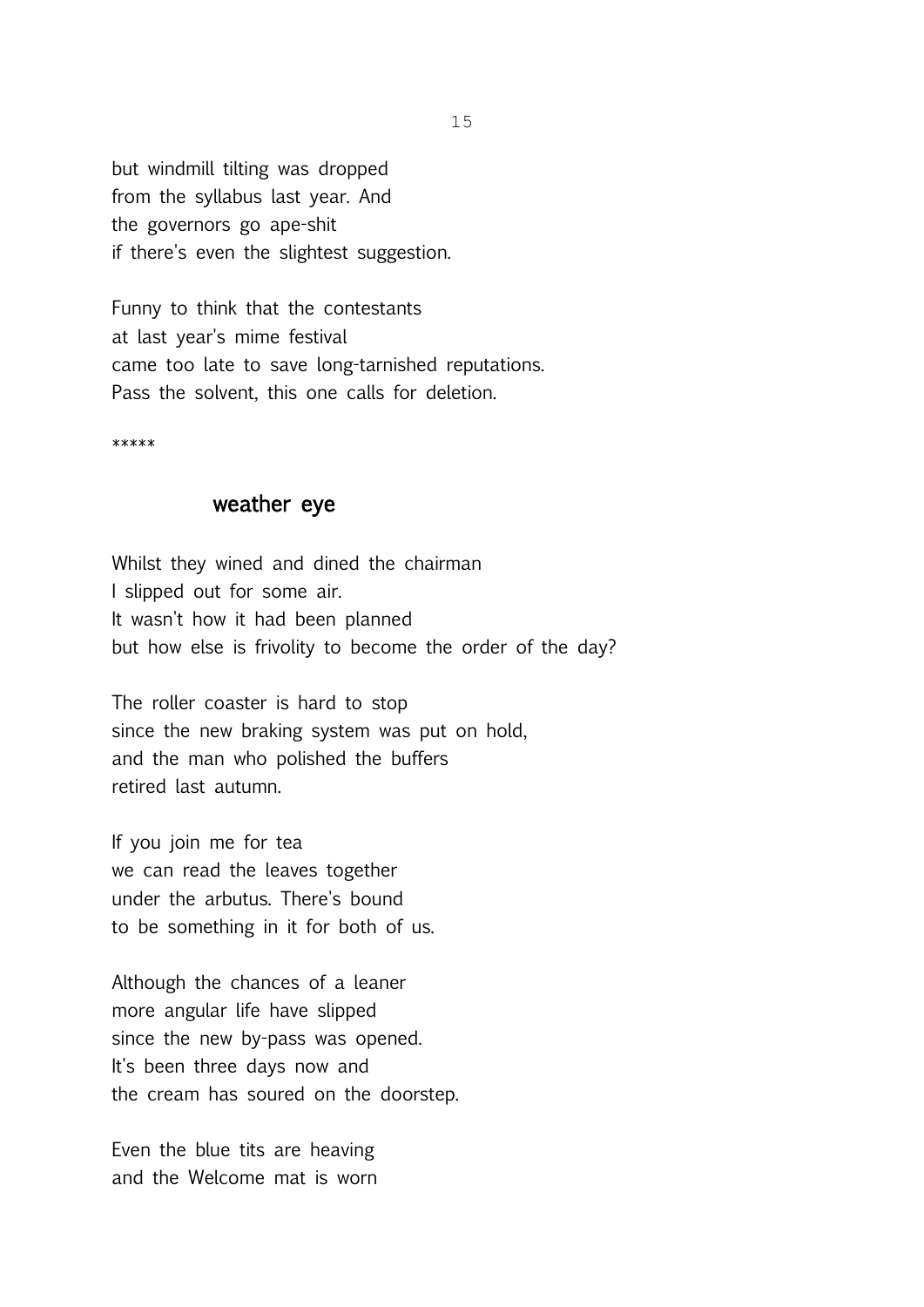in places to a frazzle. We can't see the hazy vale from here but I know the buds are still out, a team of direct labourers on the major's payroll set them in concrete one fine day last April.

Is it too much to expect the powers that be to keep a weather eye on them? Shame if they suffered the same fate as the statuary in the walled garden, you remember the unveiling ceremony of course. Those interminable speeches, and Denis, in short pants then, couldn't leave off worrying away at the scab on his left knee, still got a slight scar although you'd have to be sleeping in the same bunk to notice.

They seem to be flocking back in, perhaps the interval's over; the newsvendor's put up his shutters. Some critics said the last act was a stormer although the props left something to be desired; since the scene shifters' strike the action may not be as clear as you'd like.

#### \*\*\*\*\*

#### scattered remains

Since the corky boys left town things have been less sustained. You couldn't call it calm just slightly scattered.

16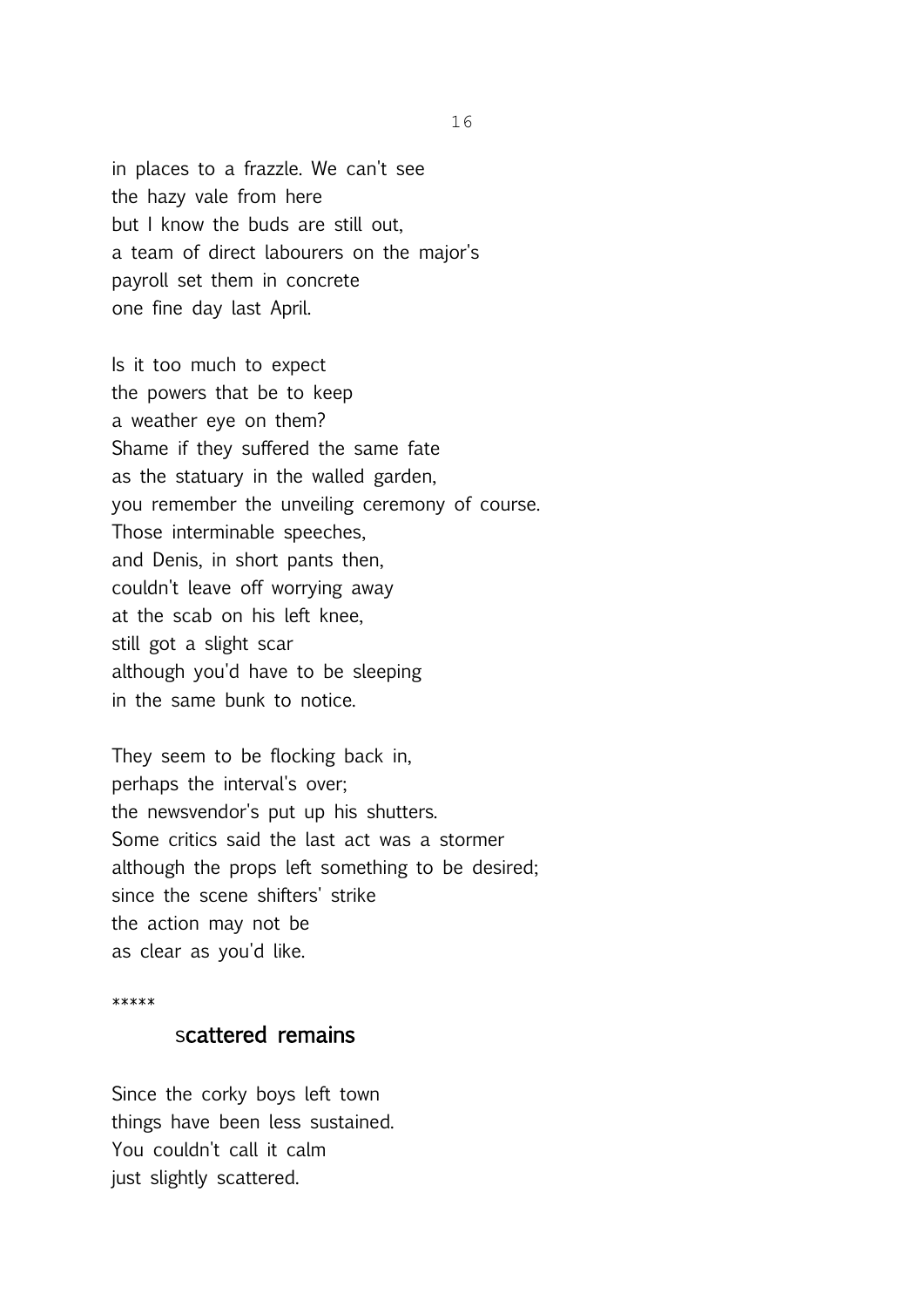On Bagel Street the Susquehanna Hat Company reopened to good business. Revered family firms thrive anew although many changed their names, Lextreth Cortinbrass at Fourteenth and Arlington switched to Tay Dayum House of Heartsieze Avenue for example. Old Captain Nemo cites an omen, but how much can he see from his hammock on the rear porch? Culture stopped for him with Lou, Bud and Bing. He's steadfastly avoided all the Terminators though a nephew did drag him to Impregnator Seven, where, tummy playing up, his glands remained in their case. He told me as a child that one should always protect the inner scent; I've been trying ever since to sniff out the kind of nose job he had in mind. It doesn't arise any more as our last plastic surgeon took off for the city's fleshpots the day before the day before yesterday.

\*\*\*\*\*\*\*

#### unseasonal

Just before Christmas the manager resigned. Despite global advertising, offers of tempting perks and a salary in excess of, no one's been appointed. No applications in fact.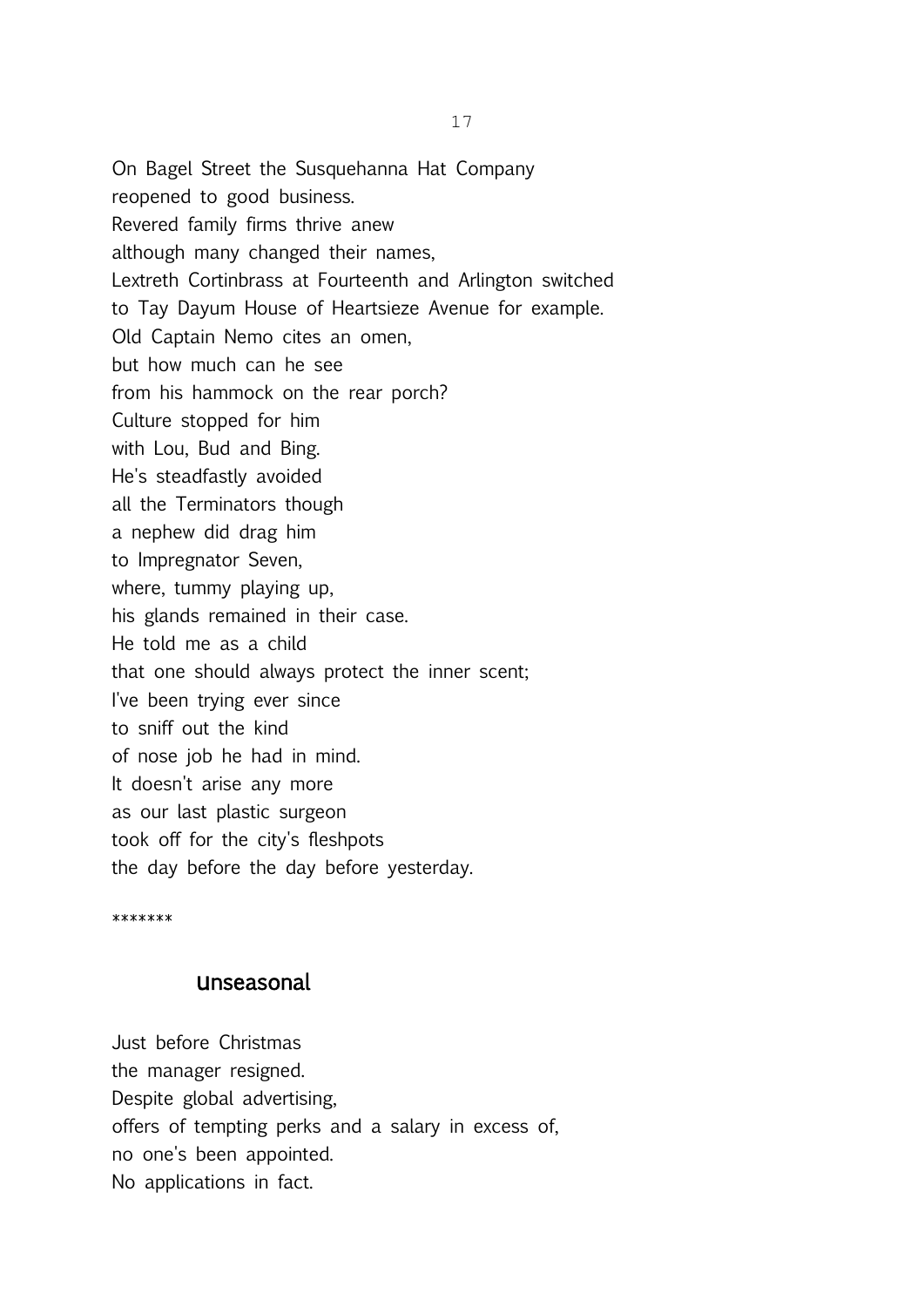Word has got around as it always does hereabouts. Seems that the verge cutters' union blacked the post for reasons of state. Others backed off noting the tradition of speedy burials in unmarked graves and no mention in dispatches. In any case travel's declined as speed has increased. Who wants to get there long before the start?

Confining ourselves to quarters, a calculated choice, betting on the certified comforts of fourth walls and toy train sets, we spend our afternoons scrubbing doorsteps with red ochre donkey stones, stopping just before vespers for a cuppa or two of hogwash, anodyne stimulant of frayed nerve ends. Evenings wrap themselves up in yarn-swopping sessions, no bluster just our blundering excavations of ravelled incoherences opening onto remote pungencies. There's a log jam in there somewhere beyond the nose's reach, a spatchcocked lunar jigsaw puzzler, out of this world but in no other, lumber room of a being postponed indefinitely yet recurring on its own terms, rubbing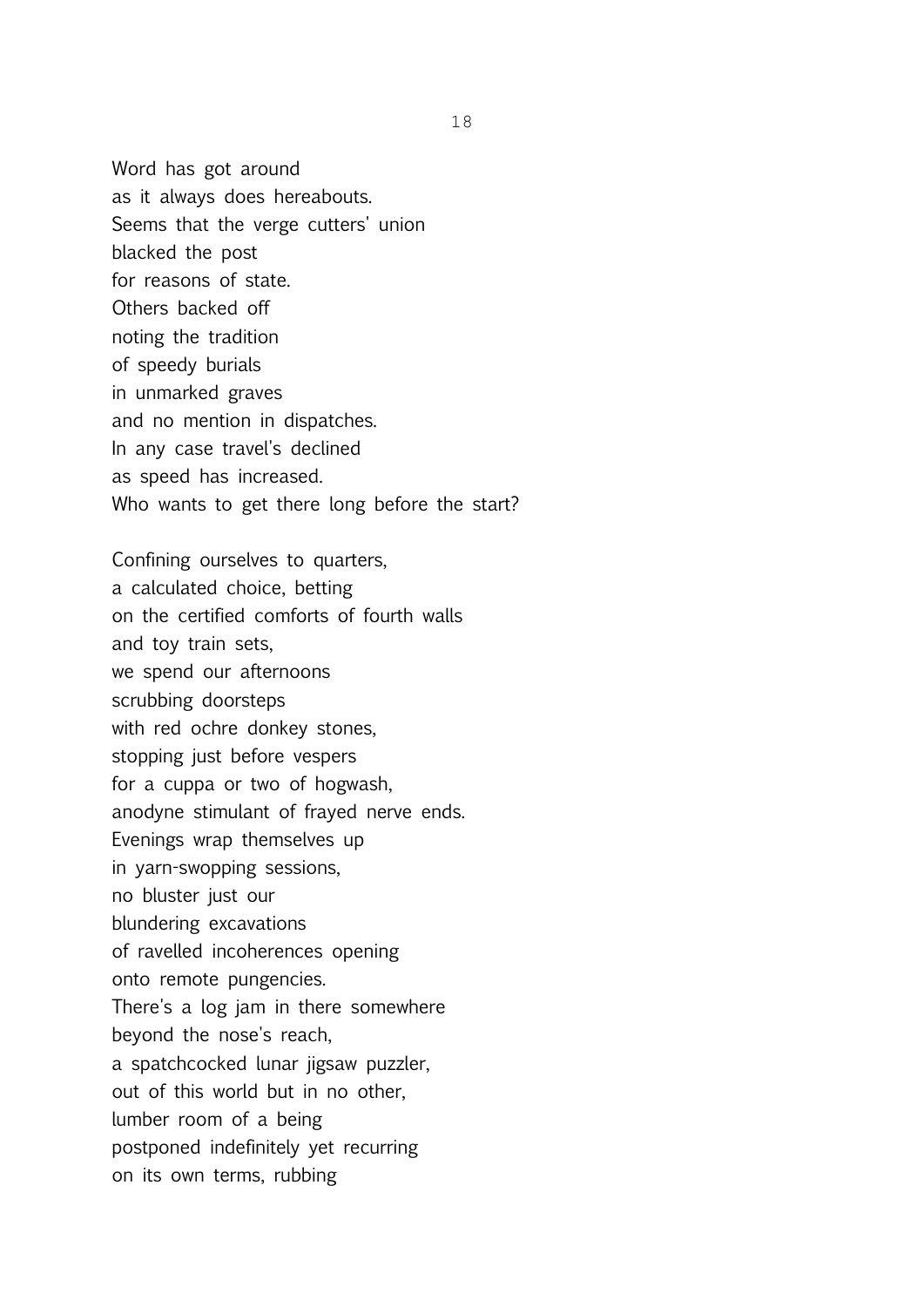noses with the present, winking slyly to those in the wings pretending to be in the know. These things take it out of you but they don't put it down within anyone's reach. We are left pondering how it could come to pass.

\*\*\*\*\*

#### oh yeah, as if

They were distributing plastic buttons again, doing the rounds of the indigent thrice weekly. Victoria broached the possibility at her inaugural tupperware party while Albert was in the conservatory tending his prickly pears.

It was a way of running down stocks piled up during the inflagration, insurance against total loss of face. They'd kept the beast going somehow in spite of dips in the flow of everything. High time now, as the carelessly energised switchback riders we seem to be, to make amends for the evacuation of goodwill amid our season of shallow fruitlessness, place our faith in the return of small change, and, auspices at the ready, pore over the entrails.

Highballs on the terrace will no longer suffice.

\*\*\*\*\*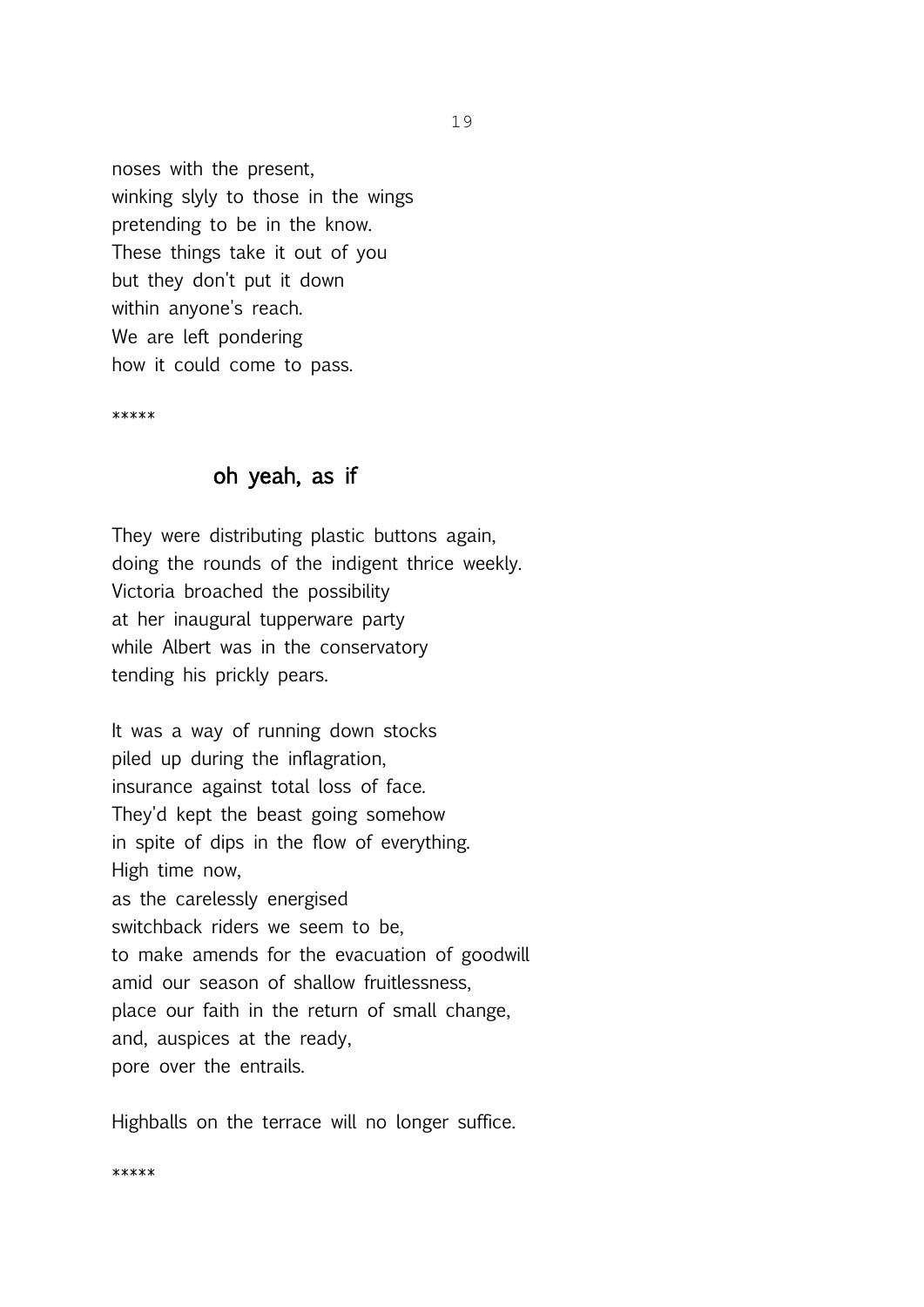#### part of the problem

You couldn't quite see through to the other side. Stands of straggle-seeded couch grass filtered out all signs of the immeasurable. In case of need they'd grounded copies of 'The Accountant' at random 'neath the gingko's arching fronds. Goading chance encounters with seminal texts on altered monies, copies of master index Key-Words-In-Context lay at random across the withering scrub.

Balancing the books was in vogue, few had the gall to toss double entry to the two by two winds. All banks closed hard on opening time's heels due to lack of interest. Instead of totting up things' values lowly cost clerks, hearts a'racing to time's square tango, played strip-jack-naked 'neath the counter.

Was it all a perfunctory gesture whose aperture on the smallest things had already been snapped shut by the managers of indifference? Or could a dense hole of simple proportions be made out just as the clock struck?

Chaos brought the rush hour to heel. Destinations were at sixes and sevens due to a signal mix-up and over-elaboration of the uncertainty principle by those who should have known better.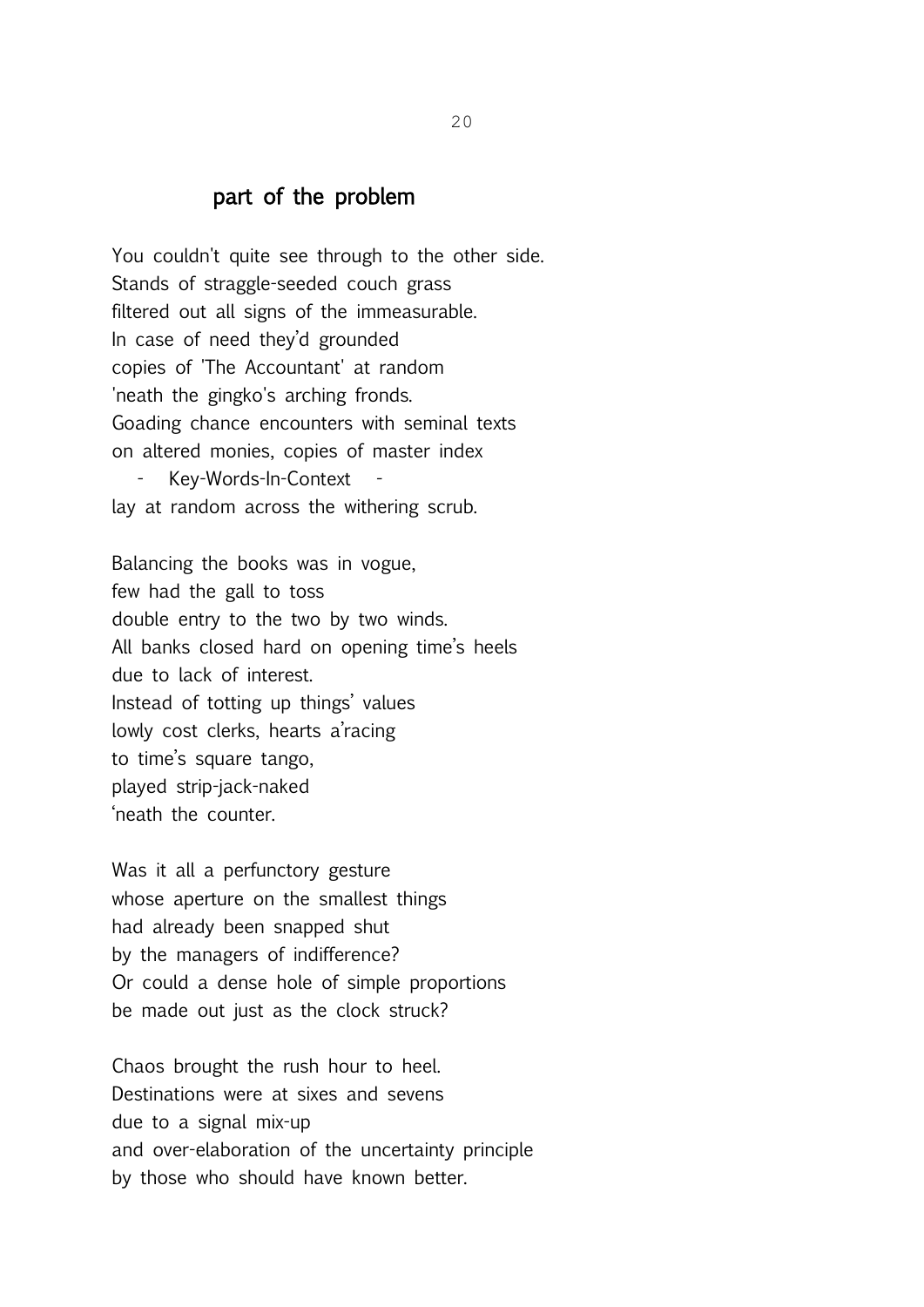We'd belted off knowing the dwindling pot was already on the hob. Yet Spillage-Factor X, applied to the laws of drift and delay, sufficed to toss us to the lions in ways deferring all arrival.

We ended up on the move. And would be still, were it not for the profound lassitude pervading the lot at that time.

Have we lost our urmarbles again? Is it to this we've become accustomed like jelly at a tot's party? Or is this just the way the log jam will always occur?

\*\*\*\*\*

#### after-effects

Things haven't been quite the same since that total eclipse of the sea. Events were put on hold pending inquiries into faults in the duty inspector's roster. Charon missed the tide leaving many in limbo for the first time in their lives. Delays are having knock-on effects right down the line. It's the overlapping of little things that's causing all the confusion; lines drawn in the sand between this and that simply make matters worse and there's distress on the foreshore where the contours seem to have shifted.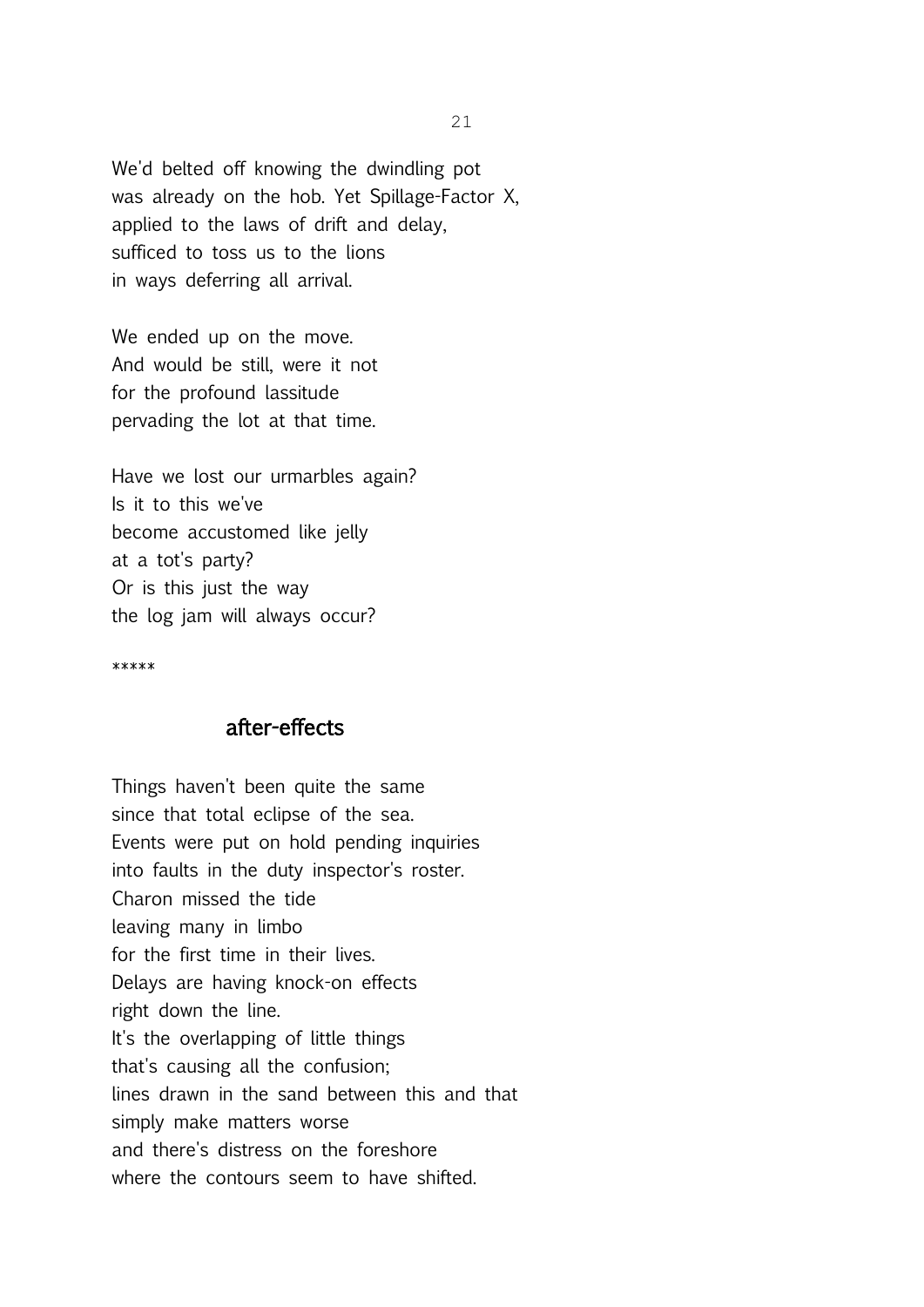Familiar landmarks, criss-crossed by the caterpillar tracks of Captain Bewshirt's think-tank elide with drifts of word husks dropped by migrating phrases heading south for the winter. They seem to know something we don't. Recent harvest charts from outlying fruit farms make uncomfortable reading for those wanting to sow early; bilberries cropped fair to middling but the wimberry bushes were bare; black blight wiped out the blueberries. You can't blame the climate though, being on a twenty four hour alert leads to virtual exhaustion. It takes short breaks at random, snacking on latent anxieties and re-charging its weather vanes before hitting the road again with everything its got. If you're still waiting for the ferry stash some bits in the dug-out well above high water mark; details will be in short supply when you return and even the larger frames for things have been set aside for possible restoration by the archeologists of light entertainment.

\*\*\*\*\*

#### glottal stops

We've tried singing on some days flinging on fridays ringing on high-noon days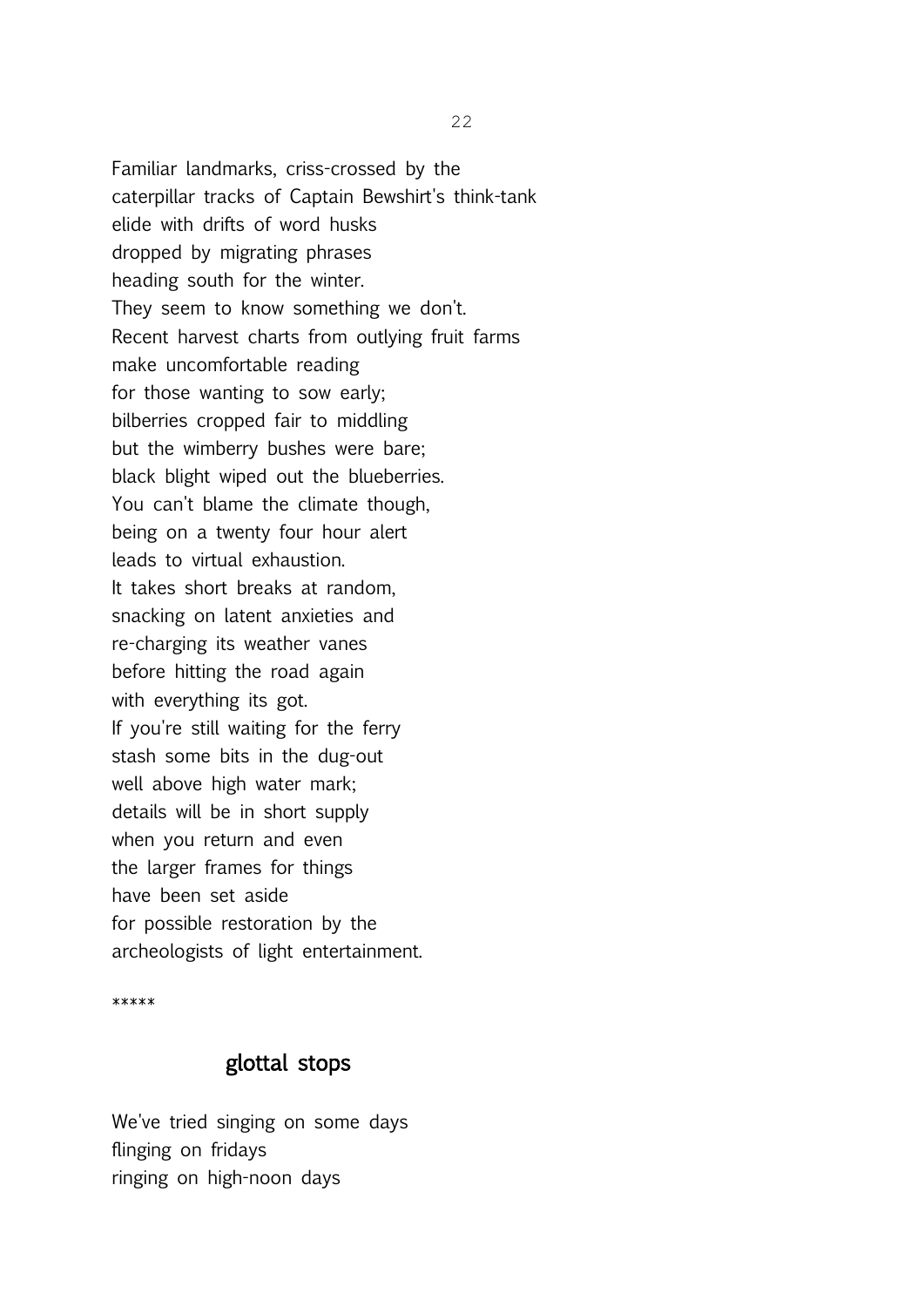bringing on buy days whingeing on choose days bingeing on soon days. Hasn't worked so far. "Pass the sherbet Bettina, it's not your turn yet." Hang on, I'm catching a whiff of summat drifting down from the belfry likely, reminds me of lost long shifts in the sentry box shaded by suckering sumachs just inside the old park gates. Spending cuts meant lateral ring fencing to keep the prodigals at bay. It all passed off without incident. Wilbert's home on furlough but not for long. There's cheese parings from yesterday's brunch in the cooler if you're peckish. Do we know who left that stain on the carpet? It may have something to do with Bob's furuncle. By the way there are vacancies for dowsers at the No Looking Back Foundation. Likely they'll twist your arm into applying; keep reading the small ads. Trumps do turn up now and again if you keep your mind on the job. It's best to forget about advancing beyond the redoubt.

Choosing your day carefully, push your barrow with all its colour-coded paraphernalia right up to the line. After the patrol has passed